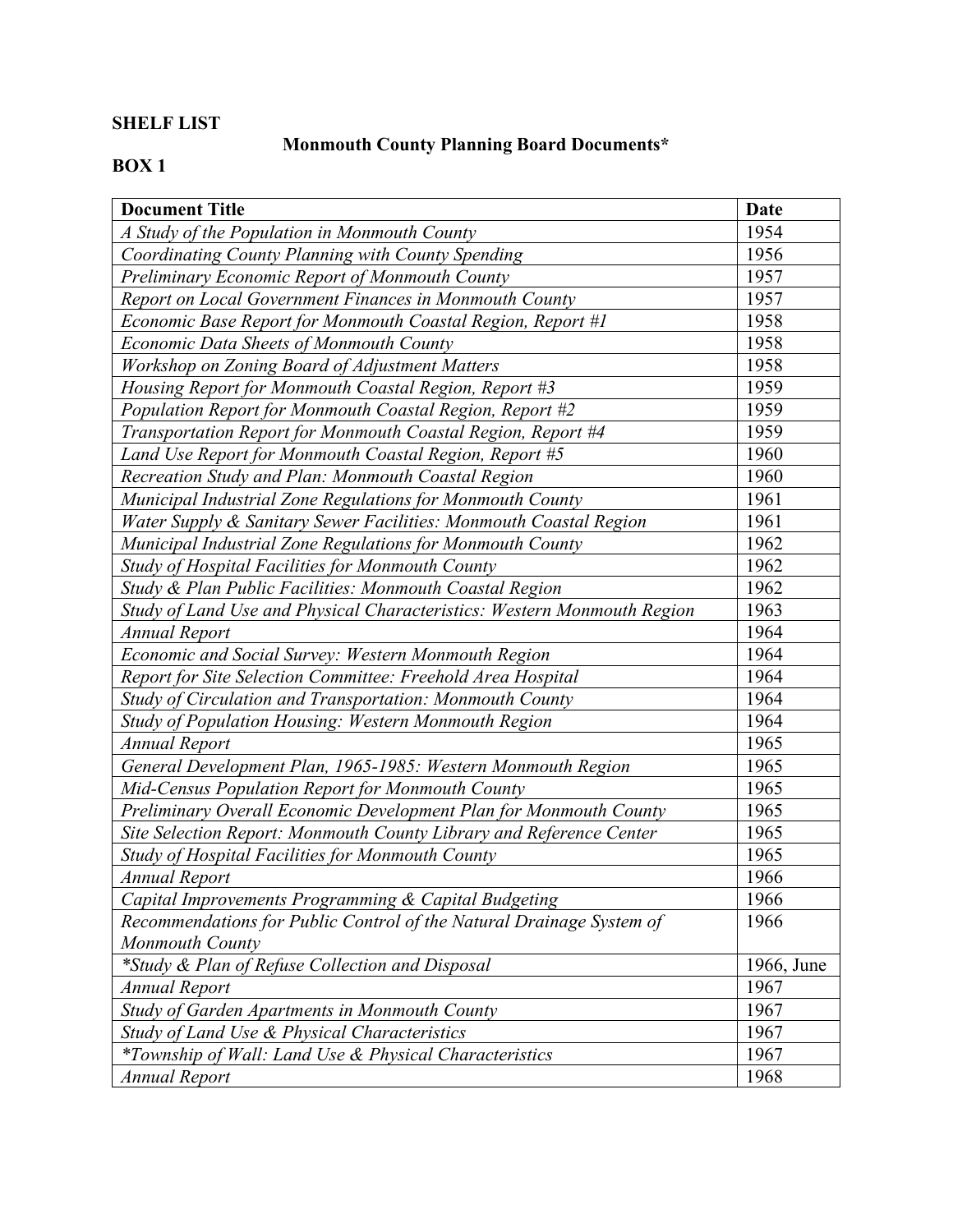| Study of Population Housing Monmouth County Report No. 2 | 1968, |
|----------------------------------------------------------|-------|
|                                                          | April |
| <i>*Township of Wall: Population and Housing</i>         | 1968  |
| Economic and Social Survey: Monmouth County              | 1969  |

| <b>Document Title</b>                                                       | <b>Date</b> |
|-----------------------------------------------------------------------------|-------------|
| General Development Plan, 1965-1985                                         | 1969        |
| Study of Circulation and Transportation Monmouth County                     | 1969        |
| Site Plan Resolution of the County of Monmouth                              | 1970, (ca.) |
| Subdivision Resolution of the County of Monmouth                            | 1970, (ca.) |
| <b>Annual Report</b>                                                        | 1971        |
| A Study Plan of Refuse Collection and Disposal: Monmouth County             | 1971        |
|                                                                             | (Reprint)   |
| Community Shelter Plan, Report #1                                           | 1971        |
| Housing 1971 Monmouth County                                                | 1971        |
| Monmouth County "In-sites" for Industry                                     | ca. 1971    |
| Overall Economic Development Plan for Monmouth County                       | 1971        |
| <b>Annual Report</b>                                                        | 1972        |
| <b>Cluster Development Information Report</b>                               | 1972        |
| Status Report and Informational Data on the Implementation of the           | 1972, May   |
| Monmouth County Sewerage Plan                                               |             |
| <b>Tidal Flood Plain Information</b>                                        | 1972, July  |
| <b>Annual Report</b>                                                        | 1973        |
| Monmouth County Shopping Facilities Study                                   | 1973        |
| Multi-Family Housing in Monmouth County                                     | 1973        |
| Population Growth in Monmouth County                                        | 1973        |
| 1973 Environmental Quality Index, Monmouth County                           | 1974        |
| <b>Annual Report</b>                                                        | 1974        |
| The Rail Commuter - North Jersey Coast Line                                 | 1974        |
| <b>Study of Population Monmouth County</b>                                  | 1974, April |
| <b>Annual Report</b>                                                        | 1975        |
| Economic Base Report for Monmouth County                                    | 1975        |
| Feasibility Study Proposal: Flexible Small Unit Transportation Services     | 1975, May   |
| Report on the Community Impacts Relative to the Transfer of the Electronics | 1975, July  |
| <b>Command from Fort Monmouth</b>                                           |             |
| Monmouth County Environmental Council. Natural Features Study for           | 1975, April |
| Monmouth County. [Annotated by David Morris.]                               |             |
| The Nautical Commuter                                                       | 1975        |
| Senior Citizens Ride 'N Shop Program                                        | 1975, April |

| $\sim$ 141<br>.<br>"''<br>м | $\sim$<br>л.<br>. . |
|-----------------------------|---------------------|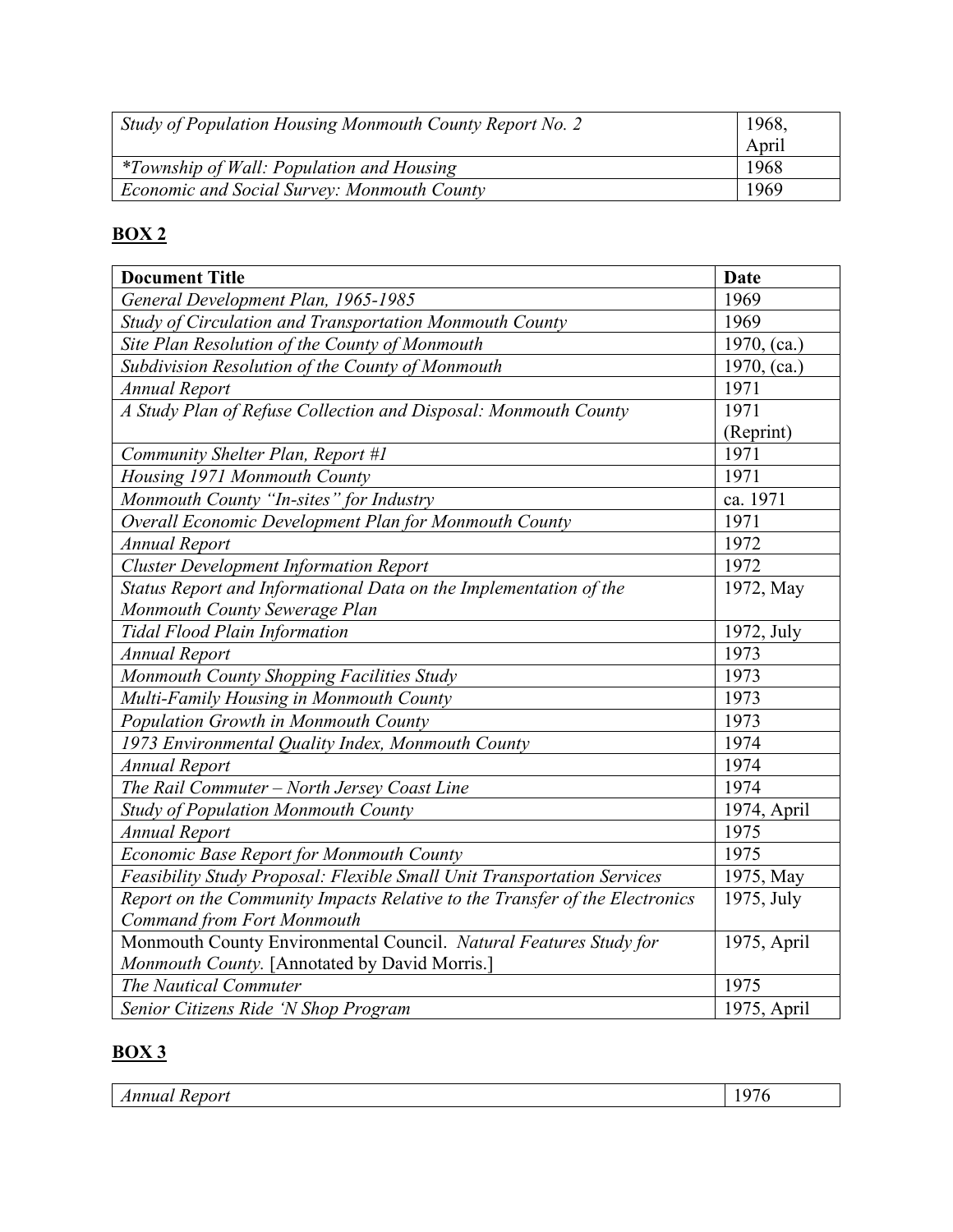| Economic Base Abstract for Monmouth County                                  | 1976        |
|-----------------------------------------------------------------------------|-------------|
| Monitoring program: State Legislation                                       | 1976        |
| Monmouth County Environmental Council. Statement on Gateway National        | 1976, May   |
| <b>Recreation Area</b>                                                      |             |
| Monmouth County Planning Area 3 Land Use                                    | 1976        |
|                                                                             | (Reprint)   |
| Monmouth County Planning Area 6 Land Use                                    | 1976        |
| Statement on the Proposed CAFRA Rules and Regulations                       | 1976        |
| Transportation Systems Management Evaluation                                | 1976        |
| Beaches, Boating and Offshore Oil                                           | 1977,       |
|                                                                             | December    |
| Draft: Transportation Development Plan                                      | 1977        |
| Monmouth County Airport Feasibility Study, Preliminary Analysis             | 1977        |
| Monmouth County Planning Area 4 Land Use                                    | 1977        |
| Red Bank Urban Communities Study Series                                     | 1977        |
| Report Upon the Updated Master Water Plan for Monmouth County               | 1977        |
| <b>Subregional Transportation Planning</b>                                  | 1977        |
| 1976 Environmental Quality Index, Monmouth County                           | 1978        |
| Beaches, Boating and Offshore Oil                                           | 1978        |
| The Changing Shoreline                                                      | 1978        |
| Freehold Area Small Transit Feasibility Study                               | 1978        |
| <b>Identification of Mass Transit Systems</b>                               | 1978        |
| Long Branch Urban Communities Study Series                                  | 1978        |
| Monmouth County Airport Feasibility Study, Summary Report                   | 1978        |
| Monmouth County Planning Area 2 Land Use                                    | 1978        |
| Monmouth County Planning Area 5 Land Use                                    | 1978        |
| Monmouth County Unique Areas Study                                          | 1978        |
| Overall Economic Development Plan for Monmouth County                       | 1978        |
| Resolution Adopting the Monmouth County Transportation Development Plan     | 1978        |
| <b>State/County Coastal Coordination Plan</b>                               | 1978, Aug.  |
| <b>Transportation Development Plan</b>                                      | 1978, June  |
| Transportations Systems Management                                          | 1978, April |
| Views of Local Officials and Citizens on Regional and Subregional Plans and | 1978        |
| Programs                                                                    |             |
| Economic Base Abstract for Monmouth County                                  | 1979        |
|                                                                             | (Reprint)   |
| Summary of Subdivision and Site Plan Activity in Monmouth County            | 1979        |
| 27th Annual Conference                                                      | 1980        |
| Urban Mass Transportation Demonstration Grant For High Speed Waterborne     | 1980        |
| Transportation                                                              |             |
| Floodplain                                                                  | 1980,       |
|                                                                             | December    |
| Monmouth County Planning Area 1 Land Use                                    | 1980        |
| Agricultural Use of Sewage Sludge                                           | 1981        |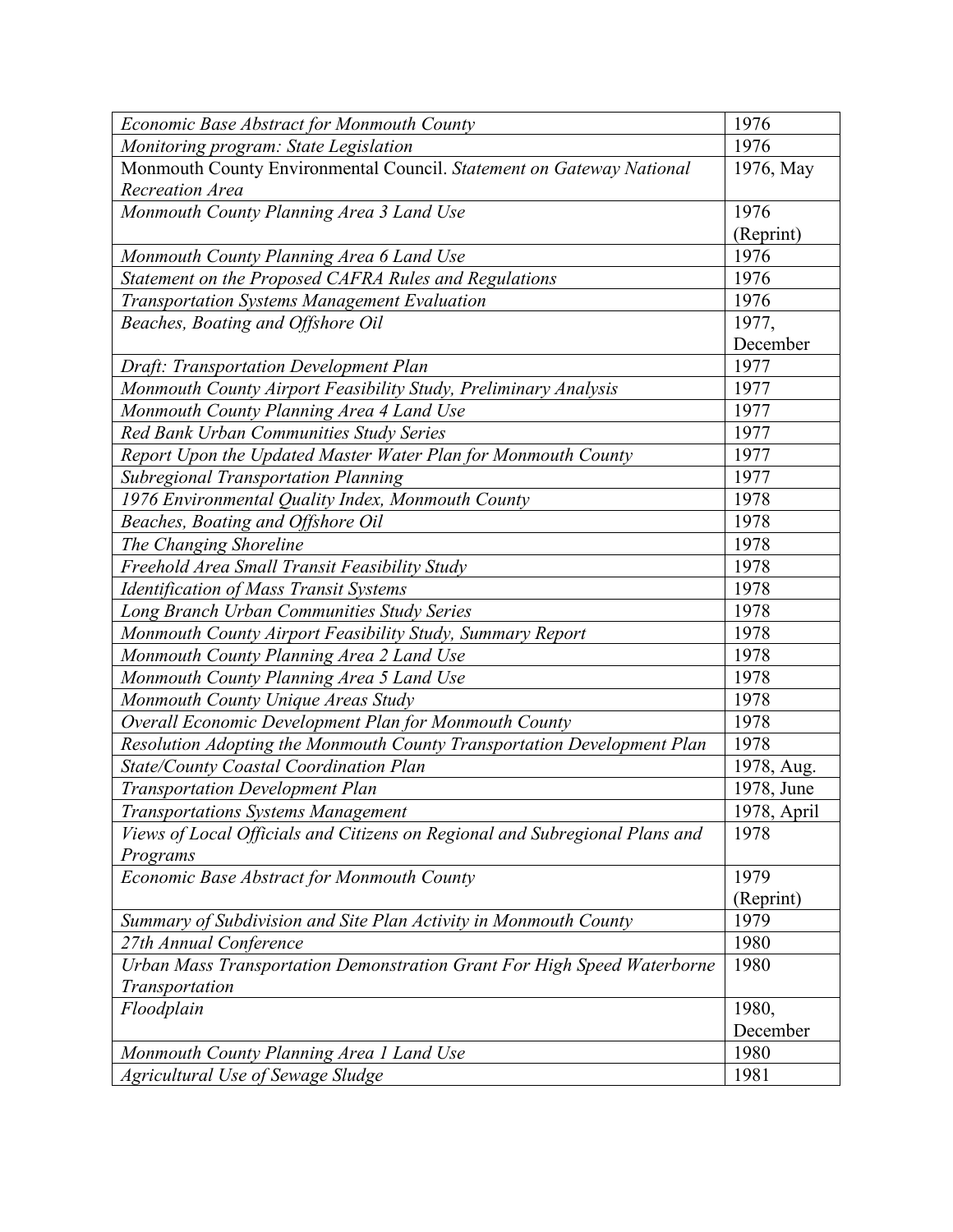| An Analysis of Municipal Zoning Ordinances Defining or Restricting<br><i>Agriculture Use</i> | 1981 |
|----------------------------------------------------------------------------------------------|------|
| Freehold Borough Urban Communities Study Series                                              | 1981 |

| Agricultural Statistics for Monmouth County & New Jersey            | 1982         |
|---------------------------------------------------------------------|--------------|
| <b>Aquaculture Potential for Monmouth County</b>                    | 1982         |
| <b>Growth Management Guide</b>                                      | 1982         |
| Monmouth County Assisted Apartment Survey                           | 1982         |
| Monmouth County Plan to Reduce Transportation Pollution             | 1982         |
| Monmouth County Plan to Reduce Transportation Pollution, Appendix   | 1982         |
| <b>Monmouth County Reclamation Center</b>                           | 1982, Nov.   |
| <b>Twelve Profiles from STF 3</b>                                   | 1982, Nov.   |
| <b>Annual Report</b>                                                | 1983         |
| <b>Cluster Development</b>                                          | 1983         |
| Land Use Designations and Site Criteria                             | 1983         |
| Open Space Guide                                                    | 1983         |
| Summary of Subdivision and Site Plan Activity in Monmouth County    | 1983         |
| Towns at a Glance (loose sheets)                                    | 1983         |
| <b>Annual Report</b>                                                | 1984         |
| Monmouth County Census Trends, 1970-1980                            | 1984         |
| Monmouth County Environmental Work Program Pursuant to Chapter 443  | 1984         |
| P.L. 1978                                                           |              |
| Preserving the Wealth of the Land, MC Agriculture Board Publication | ca. 1984     |
| Summary of Subdivision and Site Plan Activity in Monmouth County    | 1984         |
| Year 2000 Population Projections                                    | 1984         |
| 1981-1985 Municipal Population Estimates                            | 1985         |
| <b>Annual Report</b>                                                | 1985         |
| <b>Highway Plans</b>                                                | 1985         |
| How You Can Stop Auto Pollution                                     | 1985, March  |
| Land Use in the Swimming & Manasquan River Reservoir Watersheds     | 1985         |
| Monmouth County Environmental Work Program Pursuant to Chapter 443  | 1985, May    |
| P.L. 1978                                                           |              |
| Monmouth County Planning Area 1 Land Use Survey                     | 1985         |
| Monmouth County Planning Board. Monmouth County Highway Plan.       | 1985,        |
|                                                                     | November     |
|                                                                     | Draft.       |
| Monmouth Planner, Vol.1, No. 1                                      | 1985, Spring |
| Monmouth Planner, Vol.1, No. 2                                      | 1985,        |
|                                                                     | Summer       |
| <b>Municipal Population Estimates 1981-1985</b>                     | 1985, July   |
| Summary of Subdivision and Site Plan Activity in Monmouth County    | 1985         |
| Updating the 1980 Census: Sources and Methods                       | 1985, March  |
| <b>Annual Report</b>                                                | 1986         |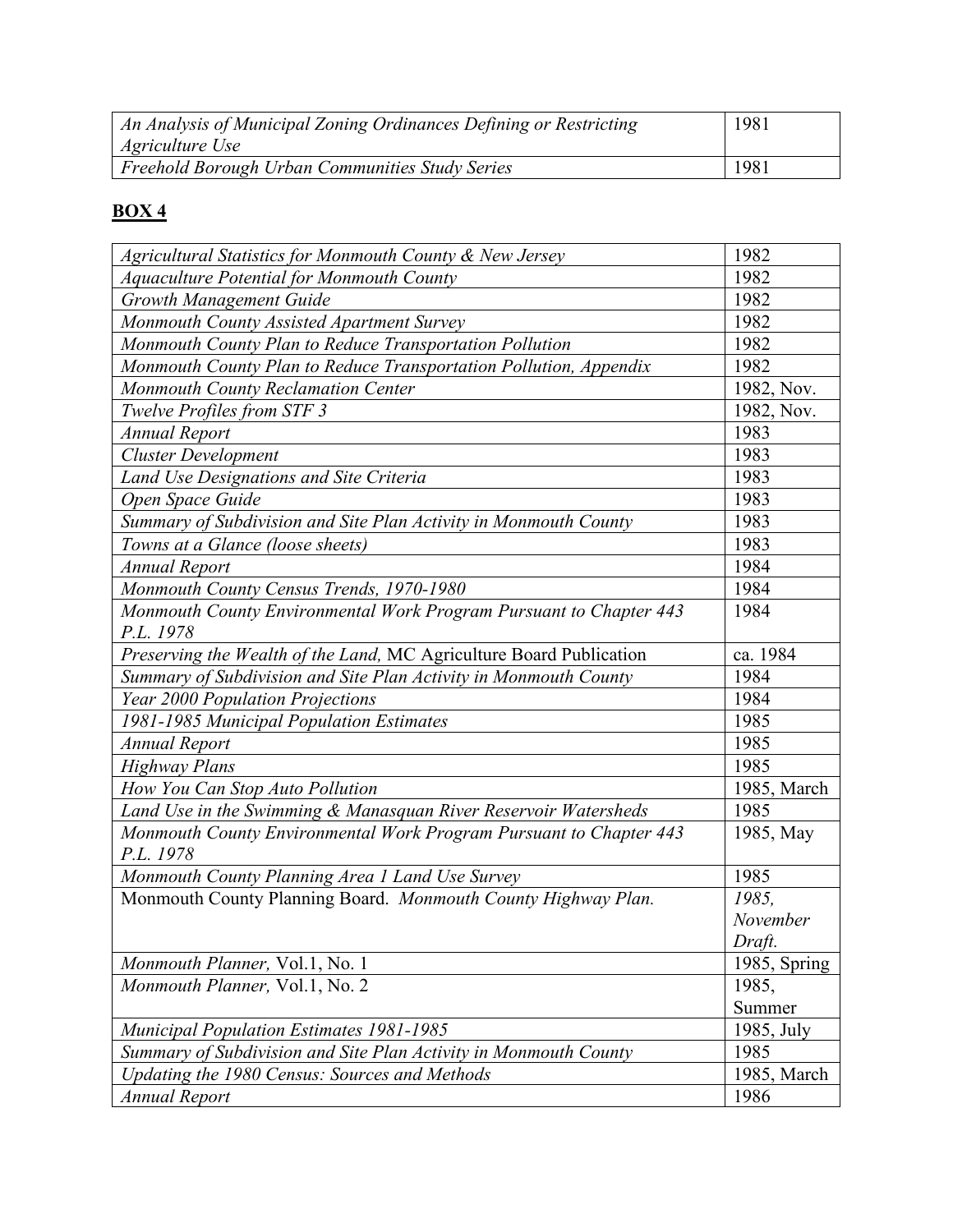| Monmouth Planner, Vol. 2, No. 1                                           | 1986,      |
|---------------------------------------------------------------------------|------------|
|                                                                           | Winter     |
| <b>Applications for Development Monmouth County</b>                       | 1987       |
| Bayshore Waterfront Access Plan & map                                     | 1987       |
| <b>Growth Management Techniques</b>                                       | 1987       |
| Monmouth County Office Development Trends and Impacts                     | 1987       |
| <b>Applications for Development Monmouth County</b>                       | 1988       |
| Monmouth Planner, Vol. 3, No. 1                                           | 1988,      |
|                                                                           | Summer     |
| Natural Features Study                                                    | 1988       |
|                                                                           | (Reprint)  |
| <b>Wastewater Treatment Facilities</b>                                    | 1988       |
| Monmouth County Sewerage Facilities, map                                  | 1988, June |
| <b>Annual Report</b>                                                      | 1989       |
| <b>Applications for Development Monmouth County</b>                       | 1989       |
| Monmouth County Board of Health. Interim Report on the Nine Coastal Lakes | 1989,      |
| in Monmouth County                                                        | February   |

| Monmouth County Housing Market Characteristics                          | 1989       |
|-------------------------------------------------------------------------|------------|
| Monmouth County Cross-Acceptance Tier, map draft                        | 1989,      |
|                                                                         | August     |
| Revisions/Additions to Monmouth County Cross-Acceptance Tier, map       | 1989,      |
|                                                                         | November   |
| Monmouth County Cross-Acceptance Report, Comparison Phase Vol. 1        | 1989,      |
|                                                                         | December   |
| Monmouth County Planning Board. Monmouth County at a Glance.            | 1989,      |
|                                                                         | December   |
| Monmouth County Department of Planning, Transportation Section. Data    | 1990, July |
| Book.                                                                   |            |
| Monmouth County Facts & Figures                                         | 1990       |
| <b>Annual Report</b>                                                    | 1991       |
| Monmouth County Board of Chosen Freeholders. Consolidated               | 1991       |
| Comprehensive Housing Affordability Strategy (CHAS) [for 1992-1996].    |            |
| Submitted to U.S. Department of Housing and Urban Development.          |            |
| Monmouth County Board of Chosen Freeholders. Monmouth County            | 1991       |
| Comprehensive Homeless Assistance Strategy.                             |            |
| The Monmouth Planner, Vol. 5, No. 1                                     | 1991       |
| Proposed Development Activity. Monmouth County.                         | 1991       |
| <b>Annual Report</b>                                                    | 1992       |
| Monmouth County Board of Chosen Freeholders. Consolidated               | 1992       |
| Comprehensive Housing Affordability Strategy (CHAS) FY 1993 Annual Plan |            |
| and FY 1992 Annual Performance Report. Submitted to U.S. Department of  |            |
| Housing and Urban Development.                                          |            |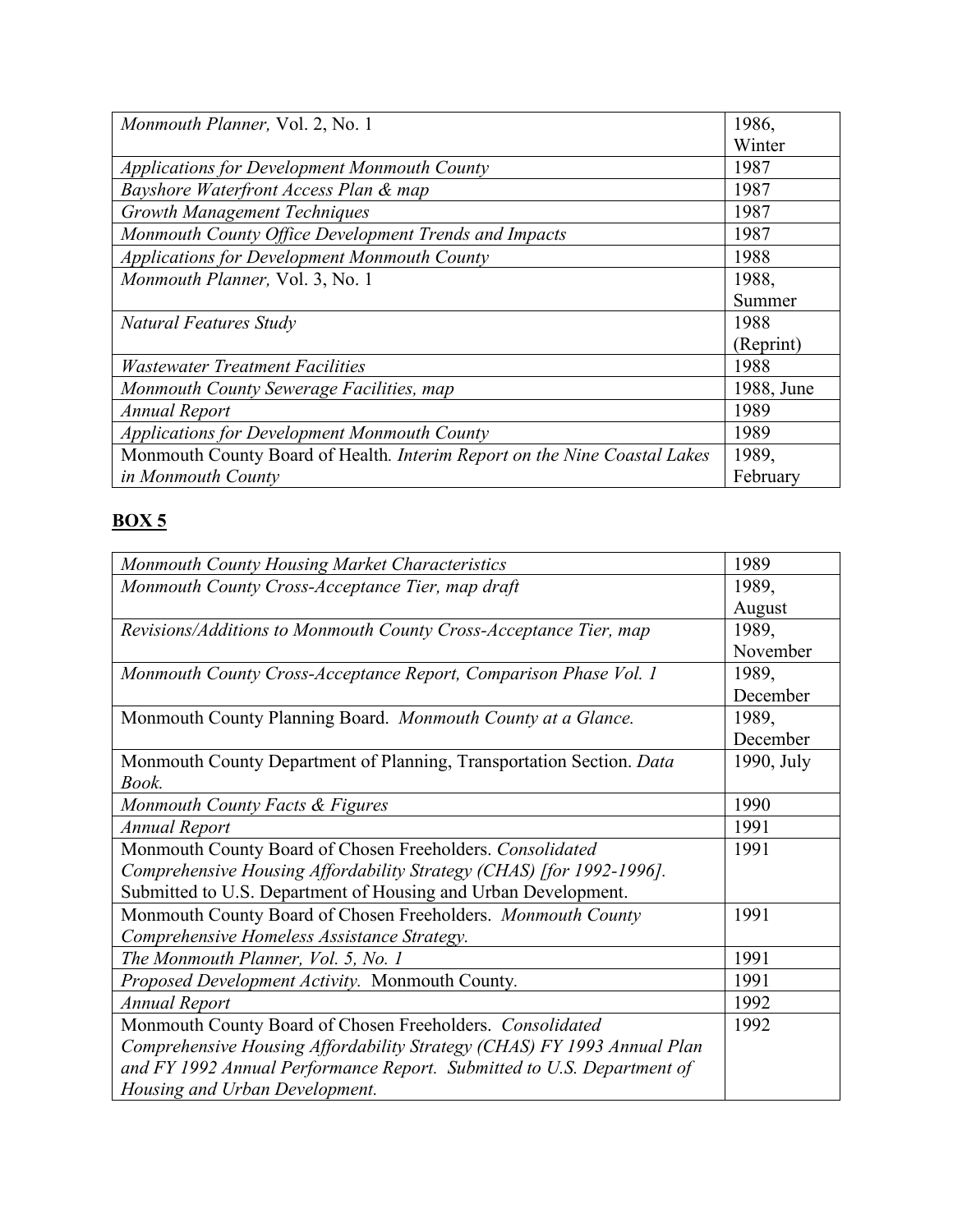| Monmouth County Board of Chosen Freeholders. Monmouth County  | 1992         |
|---------------------------------------------------------------|--------------|
| Comprehensive Homeless Assistance Strategy. C-CHAS Update.    |              |
| Monmouth County Planning Board: 39th Annual Dinner Program    | 1992         |
| Monmouth County Reclamation Center Annual Report              | 1992         |
| Not for Cars Only (Innovative Parking Lot Design)             | 1992         |
| Proposed Development Activity. Monmouth County.               | 1992         |
| Residential Development Survey                                | 1992         |
| <b>Accessory Units</b>                                        | 1993         |
| A Directory of Farm Products and Services                     | 1993         |
| <b>Annual Report</b>                                          | 1993         |
| Bayshore Trail System Interpretive Display Manual             | 1993         |
| Bayshore Trail System Design Manual                           | 1993,        |
|                                                               | February     |
| <i>Eco-Logic</i> , Vol. 1, No. 1                              | 1993, Fall   |
| Monmouth County Demographic & Economic Profile, Volume I      | 1993         |
| Monmouth County Demographic & Economic Profile, Volume II     | 1993         |
| Monmouth County Planning Board 40th Annual Dinner Program     | 1993         |
| New Residential Development and Rental Housing Market Surveys | 1993         |
| Proposed Development Activity. Monmouth County.               | 1993         |
| <b>Annual Report</b>                                          | 1994         |
| Eco-Logic, Vol. 2, No. 1                                      | 1994,        |
|                                                               | Winter       |
| Eco-Logic, Vol. 2, No. 2                                      | 1994, Spring |
| Eco-Logic, Vol. 2, No. 3                                      | 1994,        |
|                                                               | Summer       |
| <b>Monmouth Planner</b>                                       | 1994, June   |
| <b>Monmouth Planner</b>                                       | 1994, Aug.   |
| <b>Monmouth Planner</b>                                       | 1994, Nov.   |
| <b>Monmouth Planner</b>                                       | 1994, Dec.   |
| Monmouth County Planning Board 41st Annual Dinner Program     | 1994         |
| Proposed Development Activity. Monmouth County.               | 1994         |

| Annual Report                                       | 1995         |
|-----------------------------------------------------|--------------|
| Eco-Logic, Vol. 3, No. 1                            | 1995,        |
|                                                     | Winter       |
| $Eco-Logic$ , Vol. 3, No. 2                         | 1995, Spring |
| <b>Environmental Commissions of Monmouth County</b> | 1995         |
| Monmouth County Growth Management Guide             | 1995         |
| Monmouth County Transportation: Trends and Issues   | 1995         |
| <b>Monmouth Planner</b>                             | 1995, Jan.   |
| <b>Monmouth Planner</b>                             | 1995, Feb.   |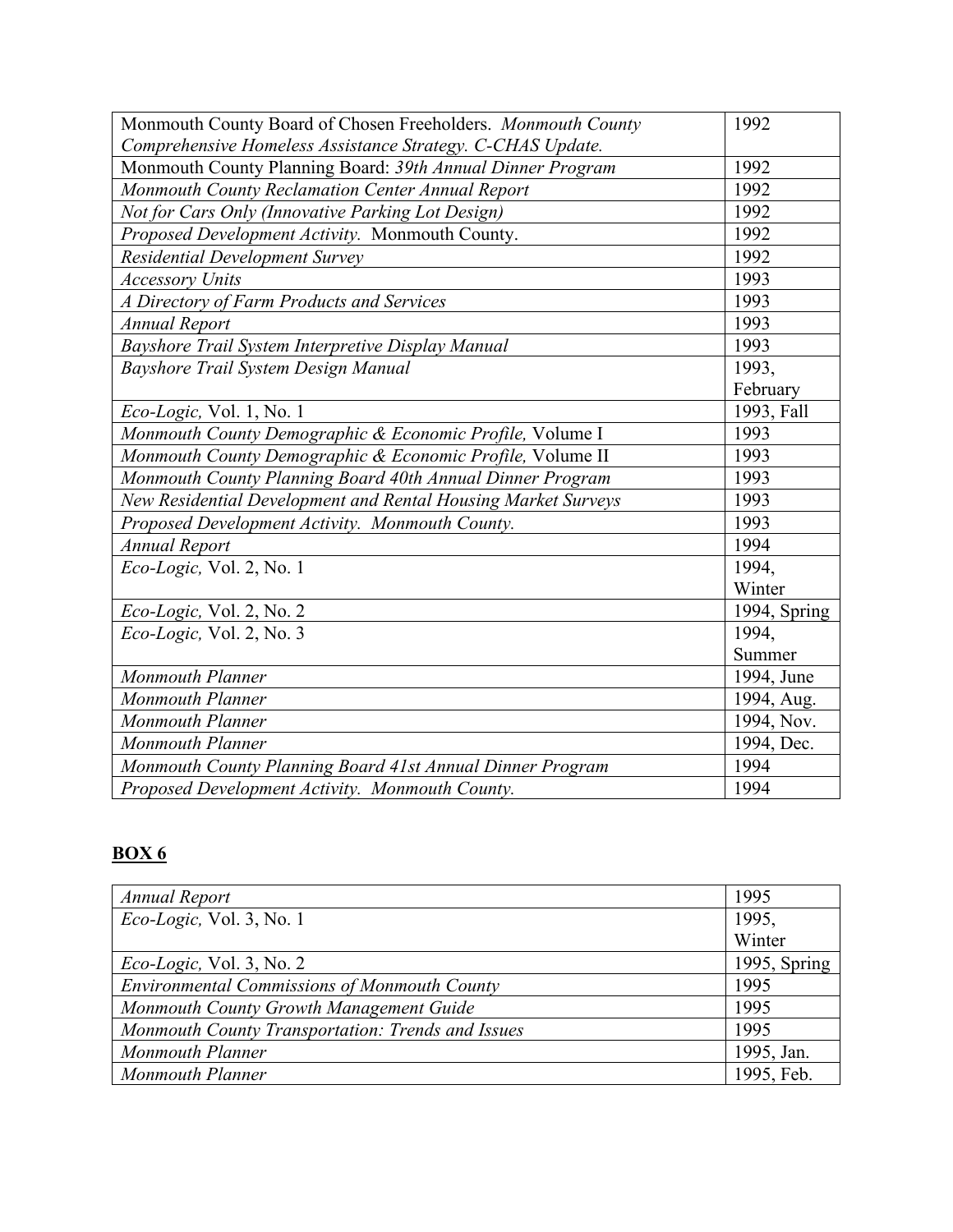| <b>Monmouth Planner</b>                                         | 1995,        |
|-----------------------------------------------------------------|--------------|
|                                                                 | Mar./Apr.    |
| <b>Monmouth Planner</b>                                         | 1995,        |
|                                                                 | May/June     |
| <b>Monmouth Planner</b>                                         | 1995, Fall   |
| <b>Proposed Development Activity</b>                            | 1995         |
| Recycling Education Resource Guide                              | 1995         |
| Signage Made Simple                                             | 1995         |
| The Bus Stops Here                                              | 1995         |
| <b>Annual Report</b>                                            | 1996         |
| Eco-Tips for Lawns and Gardens                                  | 1996         |
| Monmouth County at a Glance                                     | 1996         |
| Monmouth County Plan, map                                       | 1996, June   |
| <b>Monmouth Planner</b>                                         | 1996,        |
|                                                                 | Jan./Feb.    |
| <b>Proposed Development Activity Report</b>                     | 1996         |
| Storm Water and Non-point Source Pollution Control (BMP Primer) | 1996         |
| <b>Annual Report</b>                                            | 1997         |
| Demographic & Economic Report                                   | 1997         |
| Eco-Tips: Problem Geese                                         | 1997         |
| Monmouth County Development Activity Report                     | 1997         |
| <b>Monmouth County Profile</b>                                  | 1997         |
| Property Values and Distance from Transportation Centers        | 1997         |
| Proposed Development Activity. Monmouth County.                 | 1997         |
| <b>Annual Report</b>                                            | 1998         |
| Cross Acceptance Draft Report                                   | 1998         |
| Cross Acceptance Final Comparison Phase Report                  | 1998         |
| Eco-Logic Insert, Vol. 6, No. 1                                 | 1998, Spring |
| Eco-Logic, Vol. 7, No. 2                                        | 1998, Fall   |
| Eco-Tips: Coastal Dunes                                         | 1998         |
| Monmouth County Development Activity Report                     | 1998         |
| Monmouth County Planning Board 45th Annual Dinner Program       | 1998         |
| <i>Eco-Logic</i> , Vol. 8, No. 1                                | 1999, Spring |
| Eco-Logic, Vol. 8, No. 3                                        | 1999, Fall   |
| Eco-Tips: What is a Watershed?                                  | 1999         |
|                                                                 | (Reprint)    |
| Monmouth County Farmland Preservation Plan: The Strategic Plan  | 1999         |
| North Coast Environmental Planning Region                       | 1999         |
| Proposed Development Activity Report                            | 1999         |
| Quality of Life Survey                                          | 1999         |
| <b>Resolution (Transportation Assistance Program)</b>           | 1999         |
| Eco-Logic, Vol. 9, No. 1                                        | 2000, Spring |
| Eco-Tips for Lawns and Gardens                                  | 2000         |
|                                                                 | (Reprint)    |
| Draft- Farmland Preservation Plan: The Comprehensive Plan       | 2000         |